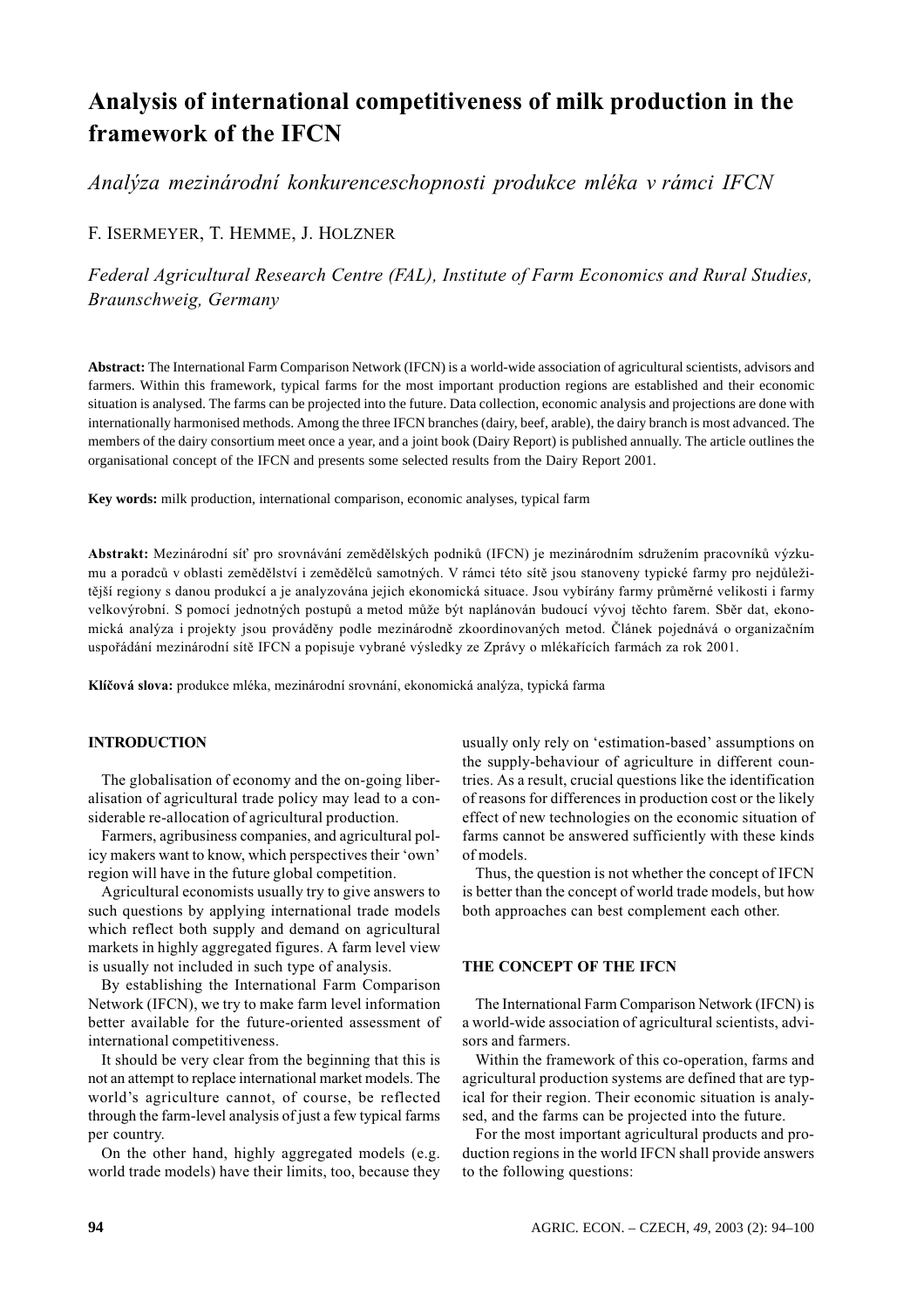- How is farming done (farming systems, production technology)?
- What is the level of production cost?
- What are the reasons for advantages and disadvantages in competitiveness?
- What is the future perspective of agricultural production at the locations considered?

For this purpose, models of typical farms are established for each location and analysed using internationally harmonised methods.

Given the availability of accounting data bases in most regions, we are often asked why the IFCN is creating a new data base. Our experience has shown that the existing data sets show significant country to country  $-$  differences in methodology. These differences affect for example depreciation methods, the recording and valuation of labour input and the separate recording and valuation of volumes and prices of means of production. Moreover, important data are often missing so that only a partial cost analysis is possible. Ex-post correcting or amending of the data sets is very often impossible or requires a very high input; moreover, it is a potential source for errors. As a consequence, the IFCN-strategy - creating a consistent data set for every typical farm by using the information of existing data sets  $-$  is time saying and more appropriate with respect to comparability of results on an international scale.

# Selection of typical farms and data collection

In the first step, the regions and locations which are most important for the product considered (e.g. milk, beef, wheat, cane, soybeans) are identified. As a rule, these will be the main areas of production, but in some cases, they may be the regions with a particularly high potential for the expansion of production.

In the second step, experts are contacted with a sound knowledge of the local conditions, with access to regional accounting statistics and with good contacts to practical farming (e.g. technical advisors). With these experts, the main structural characteristics of the typical farms to be established are discussed (e.g. type of farm, size of farm). It is aimed to establish both an average size farm and a large-scale farm for each region.

With the help of the local expert and of farmers managing farms that are similar to the typical farm to be established, the database for the typical farm is compiled. Furthermore, the panel (local expert plus farmers) shall also discuss farm level strategies for the projection of the farms (e.g. introduction of new technologies, adjustment to policy changes).

The concept of panels has proven successful in policy advice since the early 1980s in the USA. There, usually five farmers participate in a panel. In the early phase of IFCN, starting in the mid-90ies, this concept had been taken over exactly in order to use identical methods. In the meantime, experience has shown that depending on the task of the analysis, panels of different sizes are more

appropriate. In most cases, a 'pre-panel' is formed in the first step where the national coordinator, the regional expert and one farmer participate. The bases for the typical farm are the single farm data provided by the farmer and the advisor. These data are 'corrected' in order to eliminate particularities of individual years and other singlefarm specific issues. The expert knowledge of the participants plays an important role in this procedure. This quick and low-cost approach is appropriate when a speedy collection of internationally harmonised data for many farms in many countries is in the focus of attention. For in-depth analysis of typical farm adjustments to technological and political conditions, a full panel is formed.

The data set for the typical farms comprises accounting data for the whole farm, enterprise budgets for all products (divided into quantity and price components, wherever possible), and additional information. It is based on "hard facts" (e.g. accounting statistics, farm and enterprise comparisons) and on expert knowledge of the panel members.

One considerable advantage of constructing "virtual" farms instead of using unchanged individual farm data is that problems with regard to data confidentiality can be avoided. This increases the flexibility and the speed of the whole system.

As IFCN farms are not representative in a statistical sense, it is important to analyse where each farm is sitting on the distribution curve of all farms in the country. Hence, it is attempted to compare important variables (e.g. farm size, farm profit) of the typical farms with statistical information about all farms in the region or in the country.

# Establishment and maintenance of the global network

A world-wide network needs a sound financial basis and a professional organisation. The first idea was to establish a hierarchical structure with world region centres and national centres which cover all major farm types. We had to learn, however, that there were hardly any research institutions in the world who could (or wanted to) make a couple of researchers available for this kind of international co-operation. In the next step, the FAL started a couple of PhD-studies analysing the competitiveness of certain commodities. These studies showed the potential of the approach and yielded some interesting results – but no sustainable infrastructure.

Since 2000, we are proceeding strictly branch-wise. In the first step, we establish a network only in the field of milk production. For this branch, we try to develop and apply organisational and financial arrangements that safeguard a sustainable network development. Those arrangements that prove to be successful in the dairy network, shall step by step be transferred to other agricultural branches. The IFCN beef branch has been launched in 2001, and we intend to develop the IFCN crop branch in the near future.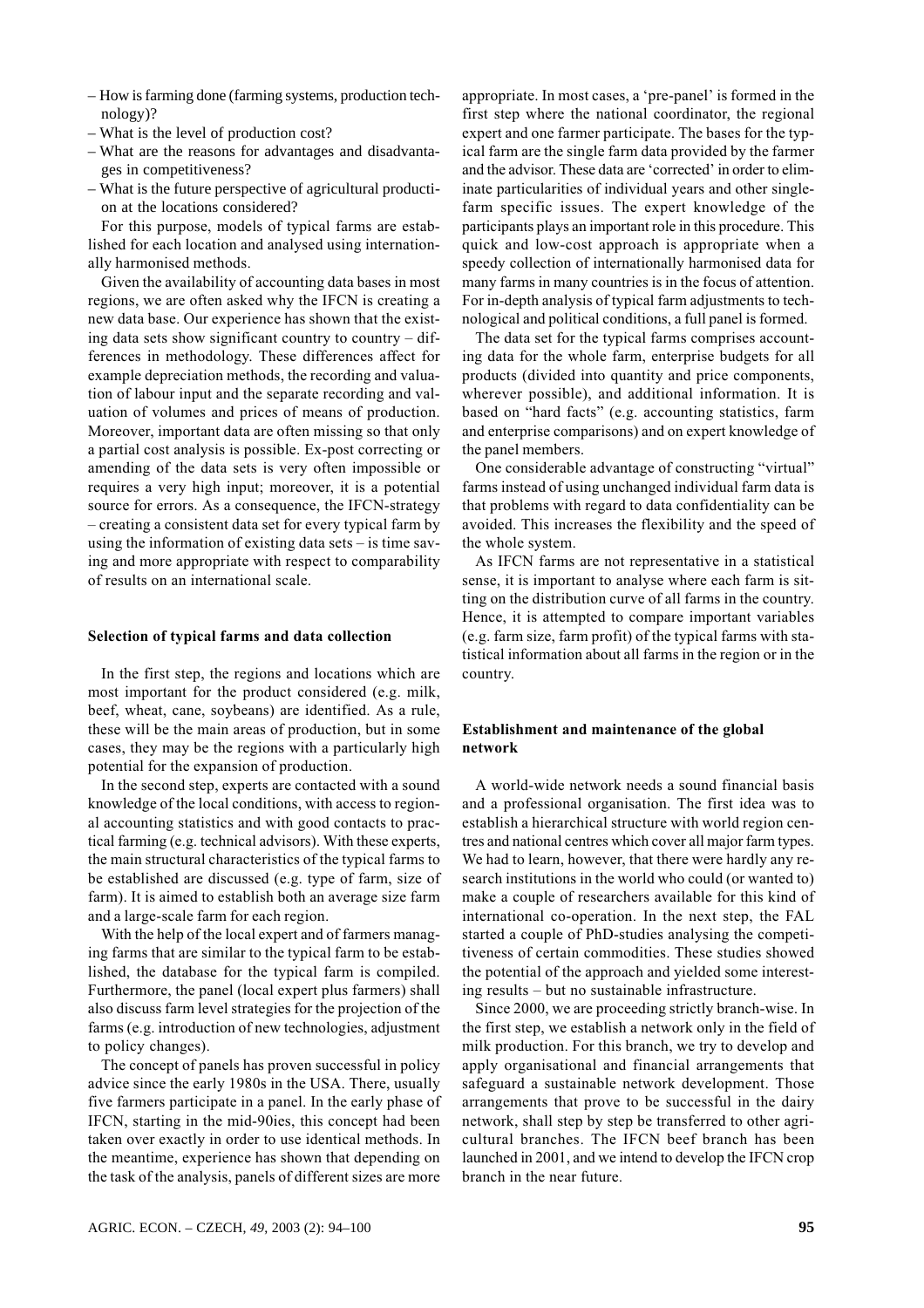

Figure 1. Development of the IFCN dairy network

A branch can only be started successfully, if there is a chair person at the IFCN coordination centre in Braunschweig who gives a long term commitment to this activity. This person is responsible for the establishment and the maintenance of the global network, for the design of the projects and for the economic sustainability. The global network is developed step by step. The participating researchers from all countries become members of a consortium that meets once a year. The overhead costs at the IFCN coordination centre are financed through consortium fees, research projects and sponsoring. The consortium members can use their IFCN member status in their own country for projects, conferences and sponsor contacts as well.

In the IFCN dairy network, researchers from 24 countries take part in the year 2002. The participating countries account for more than 70 percent of world milk production. The map shows the regional distribution and the development. The annual dairy conferences last for half a week. The purpose is to

- discuss the economic status and the developments of the dairy industries
- clarify open questions on the update of the typical farms
- exchange information on a pre-selected special topic
- prepare or discuss projects
- come to agreements on the future development of the network.

Each year, the results of the farm comparisons and the results of special studies are published in the IFCN Dairy Report. The projects are not restricted to the farm level. For example, one project aimed at the analysis of the margins between producer and consumer milk prices in several countries. Both the results of this project and the requests that we get from the industry encourage us to continue this kind of work, too (Figure 1).

### RESULTS FROM THE DAIRY REPORT 2001

To illustrate the work of the IFCN, some results from the Dairy Report 2001 shall be presented for dairy farms from six selected production regions (Germany, USA, Poland, Argentina, India, New Zealand).

Table 1 shows some characteristics of the selected farms. It is remarkable that there are tremendous differences between the farms in almost all relevant aspects (farm size, milk yield, fodder base, degree of specialisation). It can be assumed that these differences will also determine different reaction patterns when the farms are faced with new technologies, changing economic conditions, or different agricultural policies.

Figure 2 shows that dairy farms in the different parts of the world are facing quite different returns. It should be noted, that only the returns of the dairy enterprise are presented here, the returns of other farm enterprises have already been excluded. As can be seen, there are not only big differences in milk prices but also in non-milk returns. This can be explained by various reasons, for example by differences in the production system (e.g. different breeds, different culling rates), by differences in policy support (e.g. the EU beef policy, the EU acreage premiums, the US market loss payments), by the participation in certain environmental programmes, or by additional receipts from selling manure for heating (India). Figure 3 analyses the total costs of milk production. As the cost figures shall be directly comparable to the milk price figures, we have here calculated the cost for "milk production only". This is done by deducting the non-milk returns from the total costs of the dairy enterprise. Hence, the graph shows the milk price level which the selected farms needed in order to cover their full economic costs in the year 2000.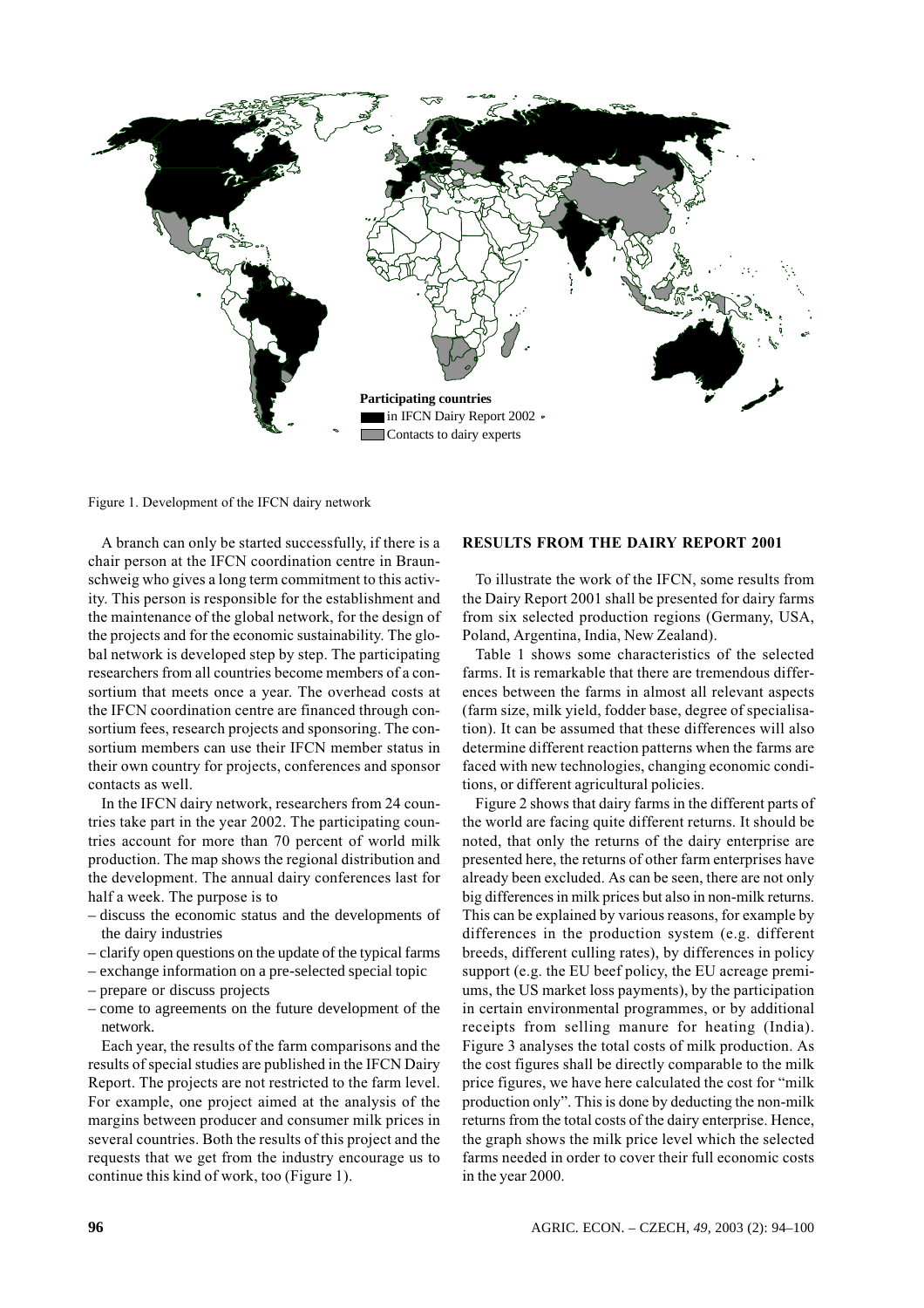#### Table 1. Characteristics of the selected farms

| Country             | Region              | Cow   | Milk yield | Production | Returns<br>from dairy | Land*          | Grassland     |
|---------------------|---------------------|-------|------------|------------|-----------------------|----------------|---------------|
|                     |                     | no.   | t/cow      | t/farm     | $\frac{0}{0}$         | ha             | $\frac{0}{0}$ |
| <b>EU-countries</b> |                     |       |            |            |                       |                |               |
| Germany             | Bayern              | 35    | 6405       | 224        | 97                    | 35             | 66            |
| Germany             | Niedersachsen       | 68    | 7730       | 526        | 86                    | 90             | 40            |
| Germany             | Sachsen Anhalt      | 650   | 7982       | 5 1 8 8    | 65                    | 1700           | 33            |
| <b>USA</b>          |                     |       |            |            |                       |                |               |
| <b>USA</b>          | Wisconsin           | 70    | 9755       | 683        | 99                    | 95             | $\theta$      |
| <b>USA</b>          | Wisconsin           | 600   | 9 3 4 6    | 5608       | 100                   | 405            | $\mathbf{0}$  |
| <b>USA</b>          | Idaho               | 2 100 | 9 7 4 7    | 20468      | 100                   | 249            | $\mathbf{0}$  |
| Central Europe      |                     |       |            |            |                       |                |               |
| Poland              | North West          | 3     | 2951       | 9          | 23                    | 10             | 45            |
| Poland              | North West          | 20    | 4482       | 90         | 79                    | 41             | 62            |
| Poland              | North West          | 180   | 4820       | 868        | 45                    | 1 000          | 31            |
| South America       |                     |       |            |            |                       |                |               |
| Argentina           | Cordoba             | 150   | 3758       | 564        | 97                    | 250            | 92            |
| Argentina           | <b>Buenos Aires</b> | 600   | 6962       | 4 1 7 7    | 100                   | 650            | 72            |
| Asia                |                     |       |            |            |                       |                |               |
| India               | Haryana             | 4     | 2095       | 8          | 36                    | $\overline{4}$ | $\mathbf{0}$  |
| India               | Haryana             | 22    | 5 5 1 1    | 121        | 78                    | 7              | $\mathbf{0}$  |
| Oceania             |                     |       |            |            |                       |                |               |
| New Zealand         | North Island        | 222   | 3 9 6 7    | 881        | 100                   | 124            | 100           |
| New Zealand         | South Island        | 478   | 4 1 5 9    | 1988       | 100                   | 267            | 78            |

Source: IFCN Dairy Report 2001

\*Land used for the dairy enterprises

Grassland: Land used for grazing, grassilage or hay



Figure 2. Returns of the dairy enterprise

Source: IFCN Analysis 2001, data refer to the year 2000 Other: Selling manure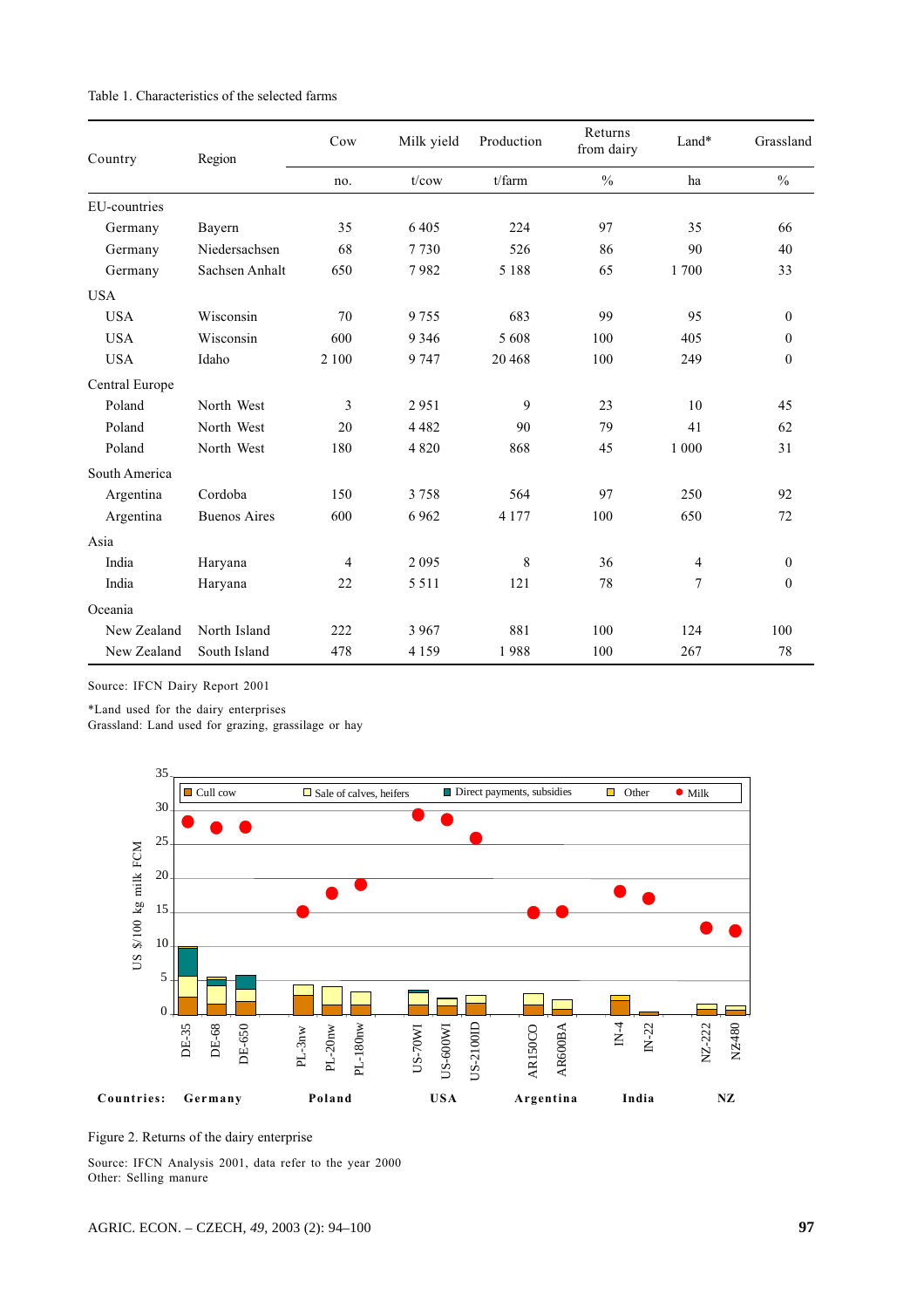

Figure 3. Costs of milk production

Source: IFCN Analysis 2001, data refer to the year 2000

The low cost countries in the Southern hemisphere have a cost advantage of about 50 % against the larger EU and US farms. Their privileged cost levels result from a) the Southern hemisphere production systems without barns (NZ, AR) and b) the very low wage rates (India). In all countries, significant cost differences between the average sized and the larger farms are found. This is a clear indicator for ongoing structural change in the future.

At current milk prices, all farms except the Polish 3 cow – farm are covering their costs from the profit and loss account and achieve a positive family farm income. In the year 2000, however, only the large East German farm, the US farms with 600 and 2 100 cows and the large farms in India (22 cows) and New Zealand (480 cows) were also covering the opportunity costs for family owned production factors. Most average sized family farms do not cover the full economic costs but stay in business as long as the family farm income meet their requirements.

Of course, the economic situation of dairy farming and its competitiveness cannot be sufficiently answered by



Figure 4. Milk prices 1996-2000

Source: IFCN Analysis 2001, data refer to the year 2000 \* US \$ to nat currency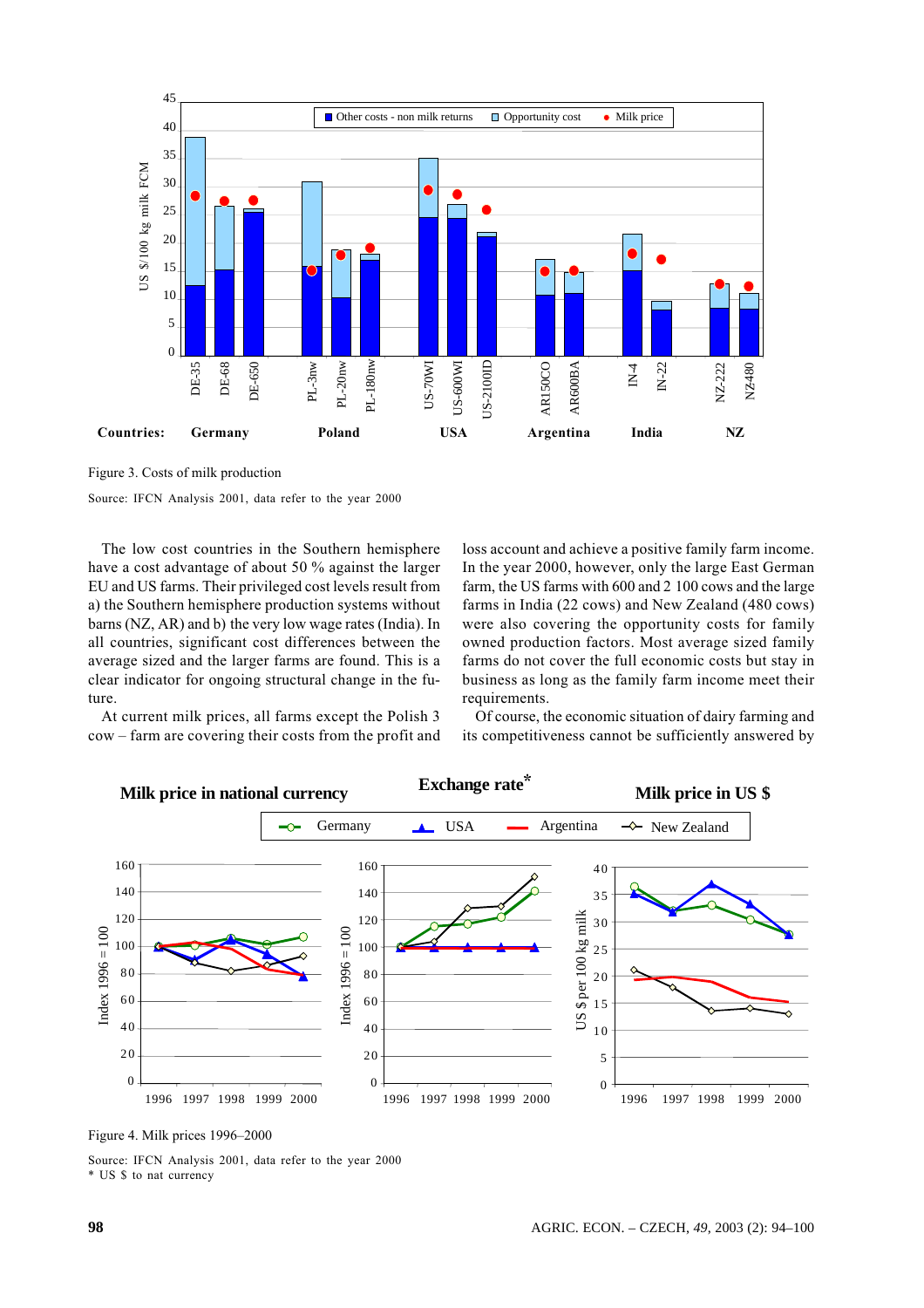

Figure 5. Costs of milk production 1996–2000

Source: IFCN Dairy Report 2001

just analysing one year. Figure 5 shows how drastically have the milk prices in some selected countries changed in the period 1996–2000 and how the relation of milk prices between the countries changed, too. In Germany and New Zealand, the main reasons for the price reduction was the devaluation of the own currency against the US \$. Milk prices in national currency remained more or less stable. In the USA and Argentina, the main reason for prices changes was the significant reduction in milk prices for the farmers.

Costs of production have also developed differently in different countries. This is shown for two selected farms (D, US) and the period 1996–2000 in Figure 5. Clearly, the strength of the US \$ has over time reduced the cost advantage of the US farms against the German farms. In the year 2000, a typical German 68 cow operation had similar costs as a typical 600 cow farm in the USA. It should be noted, however, that the graph does not only reflect the impact of exchange rate developments. At lot of other reasons play a role as well, e.g. world market developments for certain commodities, the impact of trade policy regulations, tax policy developments, or the introduction of new technologies like BST.

#### **CONCLUSION**

The experience has shown that there is a great demand for an international network that regularly analyses typical farms of a certain branch. On the other hand, it is also a challenging task to build a network that gives all participants an adequate incentive for long-term participation.

The IFCN dairy network has already reached a relatively high degree of sustainability. Researchers from 24 countries take part, and the participating countries account for more than 70 percent of world milk production.



Once a year, the IFCN Dairy Conference is held and the Dairy Report is published. Organisational and financial arrangements that prove to be successful in the dairy network, shall step by step be transferred to other agricultural branches. The IFCN beef branch has been launched in 2001, and the IFCN crop branch is also on its way.

The results from the Dairy Report 2001 show that there are great differences between the farms and that it can be assumed that these differences will also determine different reaction patterns when the farms are faced with new technologies, changing economic conditions, or different agricultural policies. Currently, the low cost countries in the Southern hemisphere have a cost advantage of about 50% against the larger EU and US farms. In all countries, significant cost differences between the average sized and the larger farms are found. The results also show that the economic situation of dairy farming cannot be sufficiently analysed on a "one year data base". Hence, in the future, time series analysis will gain importance in the IFCN work.

# **REFERENCES**

- Delgado C., Rosegrant M., Steinfeld H., Ehui S., Courbois C.  $(1999)$ : Livestock to 2020 – The Next Food Revolution. International Food Policy Research Institute (Ed.), Dicussion Paper 28.
- Hemme T. (2000): Ein Konzept zur international vergleichenden Analyse von Politik- und Technikfolgen in der Landwirtschaft. Landbauforschung Völkenrode. Sonderheft 215.

Hemme T. et al. (2001): Dairy Report 2001 - Status and Prospects of Typical Dairy Farms World-Wide. Braunschweig.

Isermeyer F. (2001): Die Wettbewerbsfähigkeit der Tierproduktion im internationalen Vergleich. Arbeitsbericht 3/2001 des